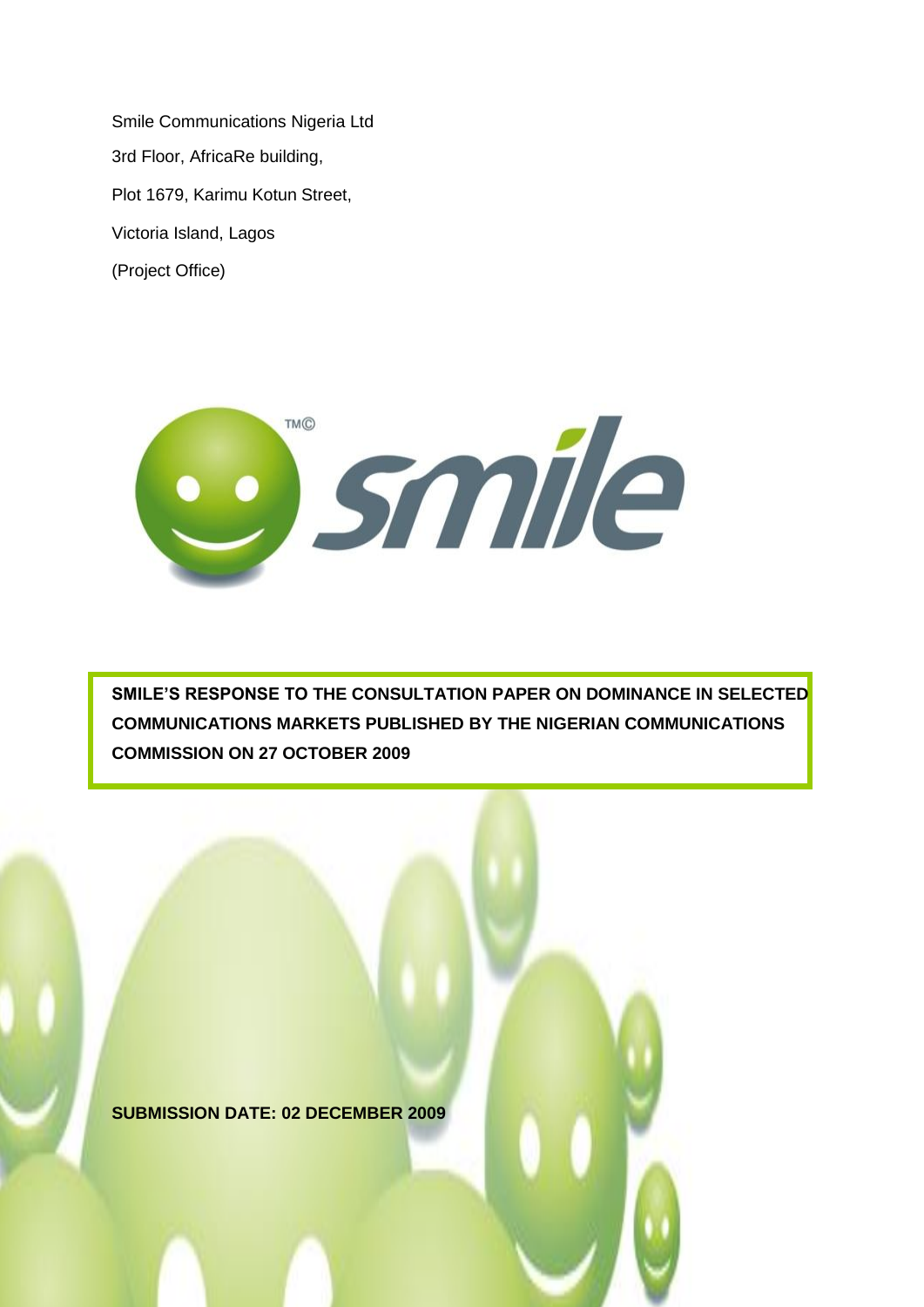#### **1. Introduction**

- 1.1. Smile Communications Nigeria Ltd ("Smile") is thankful to the Nigerian Communications Commission ("NCC") for the opportunity to provide its written comments on "*the Consultation Paper on Dominance in Selected Communications Market*" herein referred to as the "Consultation Paper" published on 27 October 2009.
- 1.2. Smile does approve the publication of its submission by the NCC for purposes of this public consultation.
- 1.3. Smile welcomes the NCC"s initiative in conducting a market review on the effectiveness of competition in the Mobile Telephone Market and International Internet Connectivity markets. Smile believes that this approach is consistent with the trends followed by other National Regulatory Authorities (NRAs) across the world and in Africa i.e. Tanzania, Uganda, and South Africa to ensure that competition is effective in relevant markets and when there is lack of competition in those markets, appropriate, justified, and proportionate ex ante remedies are imposed upon operators identified as dominant..
- 1.4. There are many potential markets that can be considered. Smile is pleased that the NCC is considering these two markets which affect all Nigerian consumers either directly or indirectly
	- o The Mobile Telephone Services market, has a direct impact on end users, including those that are underserved;
	- o The International Internet Connectivity market affects operators directly and indirectly impacts business consumers – the knock on effect of behaviour in this market will be felt on ordinary consumers as they will remain underserviced.
- 1.5. Smile is a new entrant in the sector who intends to provide affordable communications services to Nigerian consumers who cannot currently afford telecommunication services. In order to provide affordable services, it is key that Smile's input costs are kept low and there ought to be an enabling regulatory environment for new entrants like Smile to compete effectively with the incumbents, and for prices to be reduced for the benefit of consumers. The lack of competition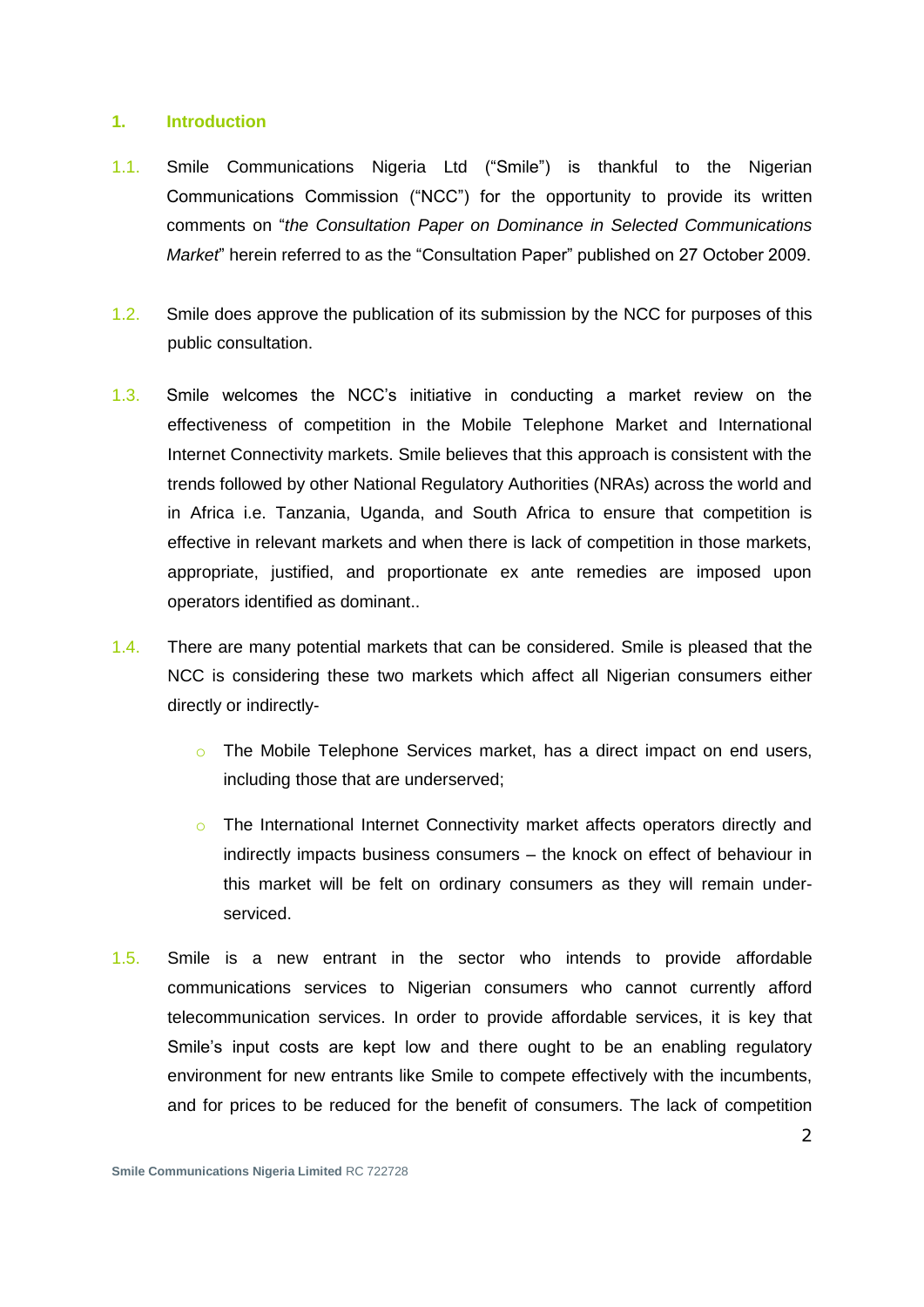and presence of one or more dominant players in the Mobile Telephony Market contributes to the high costs of communication services.

- 1.6. In particular, Smile believes that the current rate for mobile call termination (N11.40) may be one of the reasons why the average tariffs for mobile services in Nigeria have increased slightly over the past several years as indicated in the Consultation Paper. Smile further notes that the mobile interconnection rate also constitutes a challenge for new entrants as they cannot compete with incumbent operators on the same level and provide affordable and innovative communications services to Nigerian consumers.
- 1.7. It is therefore critical that the NCC addresses this issue by reviewing the Mobile Telephony Market and, linked to that, the mobile interconnection rate in order to create an enabling environment for new entrants which will lead to a competitive mobile retail telephony market. The NCC should also consider the imposition of asymmetric interconnection rates as a manner of increasing competition, particularly for those operators who intend to provide services to the lower end of the market. This will contribute significantly to the increase of telecommunications penetration  $- a$ national objective of every developing country.

We respond in our submission below to some of the key questions contained in the Consultation Paper.

# **2. Comments on section 4 of the Consultation Paper on Identification of Relevant Markets**

- 2.1. *"We invite comments on the identification of these two proposed relevant markets, for purposes of this dominance investigation. You are encouraged to provide arguments and evidence supporting, opposing or suggesting changes to the definition of each relevant market. You may also suggest other relevant markets in which the commission should consider evaluating potential dominance".*
- 2.1.1. Smile agrees with the NCC"s identification of the two markets. With regard to the definition of the Mobile Telephone Services Market, we believe that a broad definition, such as the one proposed by the NCC allows it to consider competition problems across both the retail and wholesale markets. This can lead to an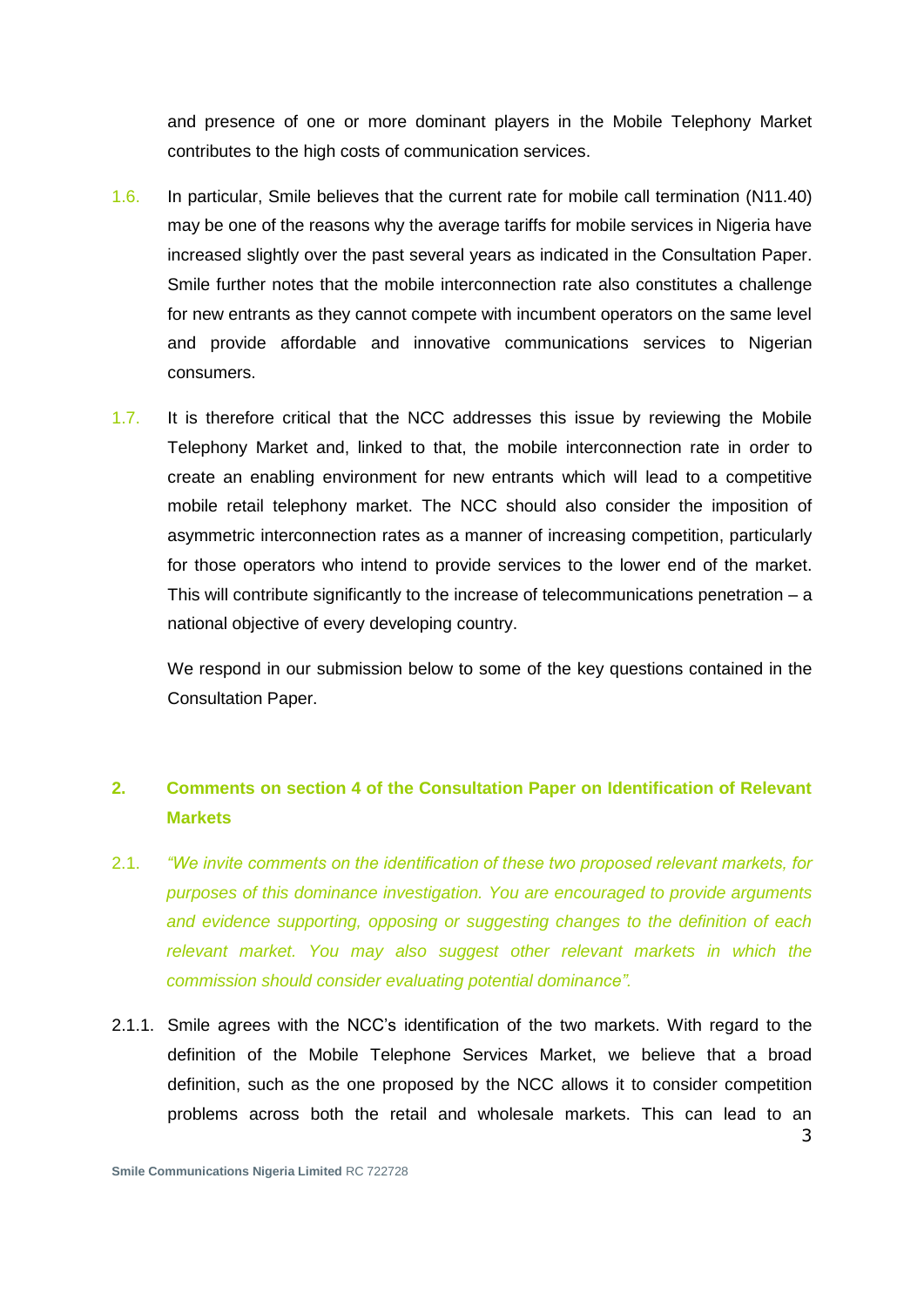assessment that seeks to address a broad range of competition problems including excessive pricing (wholesale and retail), discrimination, and anti competitive cross subsidization. We believe that in terms of what the NCC has addressed in its Consultation Paper, using the market definition set out in paragraph 4(a) of the Mobile Telephone Services Market, the following retail markets will be analysed, and in that regard the impact of wholesale markets on such retail markets will be considered – call origination, termination and transit. Smile supports this holistic and comprehensive approach.

- 2.1.2. Smile notes that the NCC in its Consultation Paper states that in some other jurisdictions, the call origination and call termination markets as well as wholesale market access are distinguished. While this is one approach, we believe that this approach can be unnecessarily lengthy and is not appropriate for the Nigerian market – reaching the under-served consumers in the country is a priority and this process will not facilitate the rapid spread of service provision. Further, these laborious processes are often favoured by incumbents employing dilatory tactics to prevent the introduction of competition, and the NCC must be cautioned against this. Further, it is important to note that in economic terms call origination and call termination are in a vertical relationship where the provider of call origination takes as given the input price for termination, and then charges a mark up depending on the price elasticity of outgoing calls. A market analysis could therefore find that the retail market for call origination is competitive, but the input market for termination is monopolised (and vice versa). Thus the distinction between call origination at the retail level and call termination at the wholesale level is, to a large extent, fictitious and merely reflects common billing practices, rather than the underlying economic vertical relationship in the production of a (completed) telephone call.<sup>1</sup> The NCC's approach correctly recognises this vertical relationship and we commend the NCC in this regard.
- 2.1.3. Approaches to therefore narrow the market definition are generally based on law and not on economics, often used to favour the position of incumbents. The NCC"s approach of starting with all of the products under consideration (the entire Mobile Telephone Services market), avoiding the exercise of market definition and directly

<sup>1</sup> [http://www.idate.org/fic/revue\\_telech/605/CS61\\_VALLETTI.pdfaletti](http://www.idate.org/fic/revue_telech/605/CS61_VALLETTI.pdfaletti)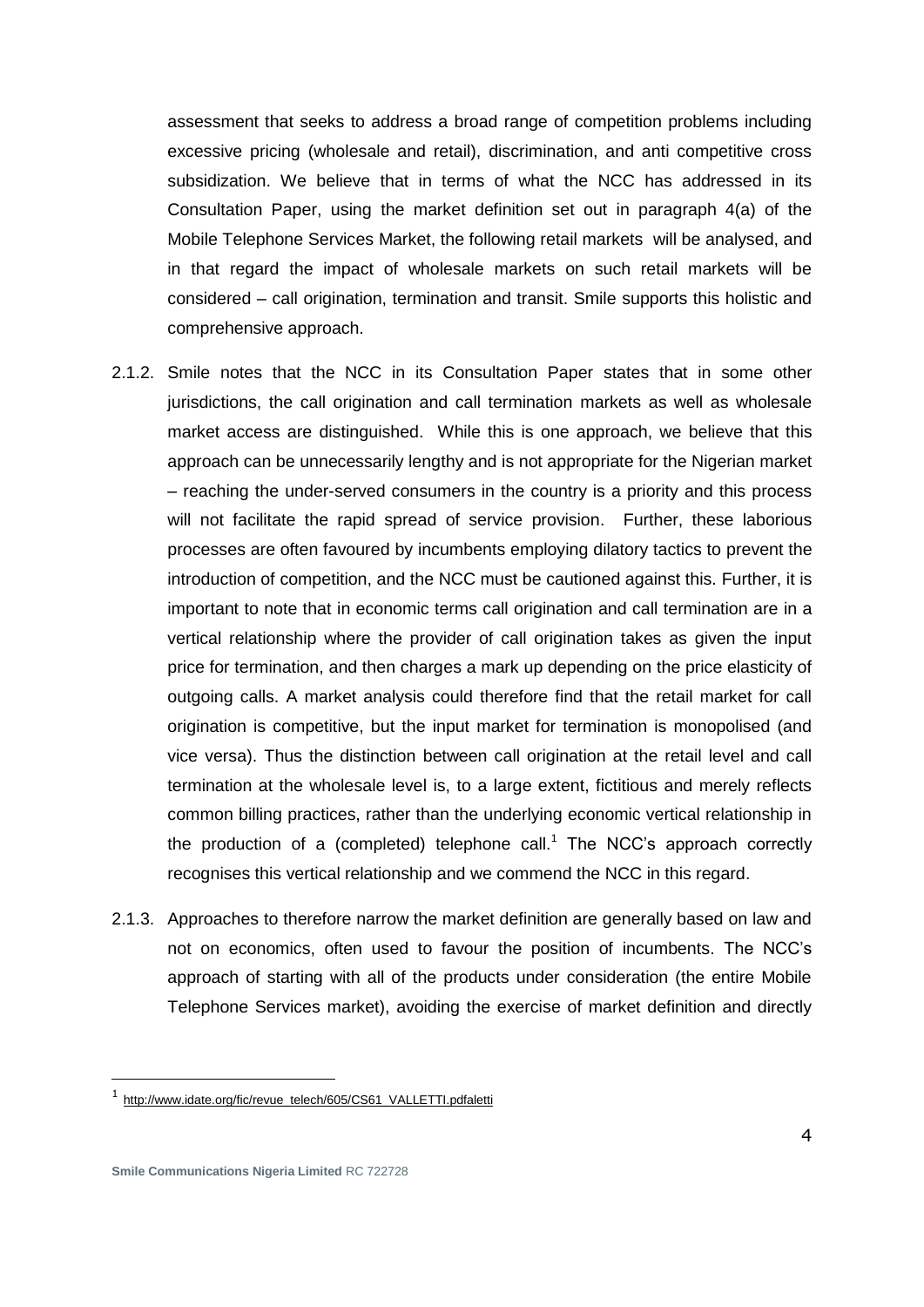delving into the economic problem at stake is thus logical as it is in line with the requirements of Nigerian law and the Competition Regulations.

- 2.1.4. Finally, Smile agrees that separate consideration must be given to the fixed and mobile (wireless) markets as these services are not substitutable. This is consistent with the findings in many countries. Importantly, in light of the prevalence of mobile in a country like Nigeria, where fixed penetration is relatively negligible with reference to mobile, it is entirely appropriate for the NCC to consider the mobile telephone services market as a priority.
- 2.1.5. The International Internet Connectivity market is another critical market. Smile is pleased that the NCC is considering this market which, unlike the mobile telephone market, has a direct impact on business consumers – the knock on effect will be felt on under-serviced consumers. The consumers of international internet connectivity purchase the connectivity from a limited number of suppliers who can be said to control essential facilities and services (undersea cables, landing stations, etc) and resell these services to Nigerian consumers. Thus the competitive and affordable provision of these services by the limited number of suppliers identified in the Consultation Paper is key.
- 2.1.6. Through the present analysis of the International Internet Connectivity Market and the Mobile Telephone Service Market, Smile believes that the NCC will address many competition problems through one consultation and in so doing open access to the market, reduce prices and increase competition.
- 2.1.7. The other relevant market that the NCC ought to investigate dominance in is that of collocation of sites and we provide further detail on this in point 3.3.2 of this submission.

#### **3. Comments on section 5.2 of the Consultation Paper on Individual Dominance Evaluation**

3.1. *"We seek comment on the market share of the mobile operators, and of MTN in particular. We also seek comment on whether market share data should cause the Commission to exercise its authority to determine that MTN is a dominant operator"*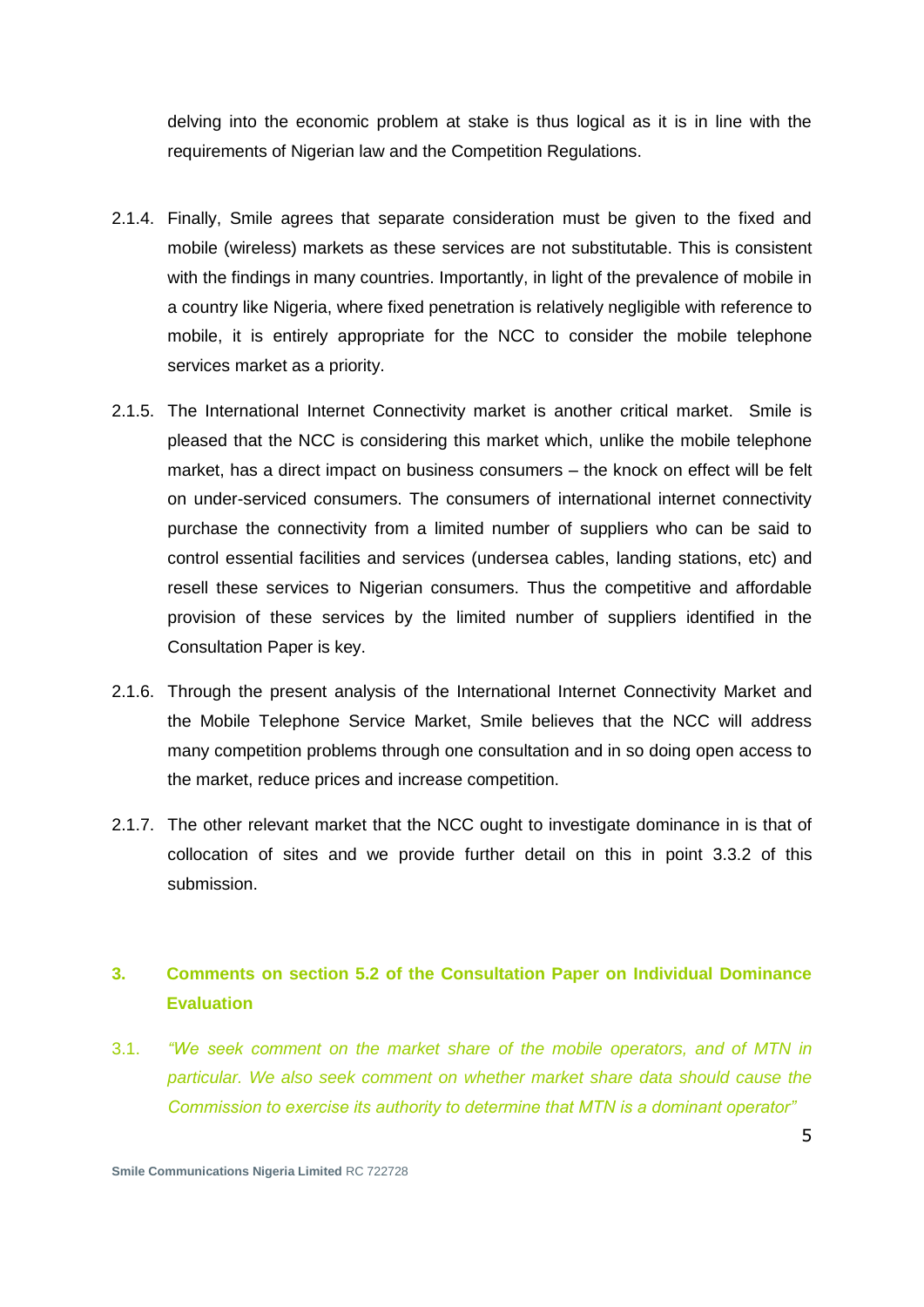- 3.1.1. Smile believes that the NCC in assessing MTN"s market share should take into account the fact that MTN"s market share with respect to subscribers which was previously 40.87% in June 2008 had increased to 46.19% in June 2009 as illustrated in the NCC's Quarterly Summary of Telephone Subscribers Report<sup>2</sup>. This is a clear evidence of MTN"s sustained dominance in the Mobile Telephony Market.
- 3.1.2. It is interesting to note that market share can be determined using subscriber numbers, revenues or volume of traffic, as per the Consultation Paper. An operator such as MTN may therefore be dominant using several metrics – i.e. using subscriber numbers, as well as volumes.
- 3.1.3. In addition, we wish to indicate to the NCC that despite its findings that MTN"s market share decrease is a sign that competitive forces have been effectively working, it is however important to note that this may not preclude a finding of dominance. Furthermore, in the beginning of a liberalisation process, the market share of the monopolist decrease does not mean that there is no dominance. This is the "natural effect of opening the market for competitors".
- *3.2. "We seek comment on the relative size of operations of MTN versus other mobile telephone operators in Nigeria, and whether MTN realises significant cost advantages from its size and scale of operations"*
- 3.2.1. Smile agrees with the NCC"s findings that MTN does appear to be significantly larger than it two main competitors, ZAIN and GLO-MOBILE given its fixed asset base, significant achievement in terms of economies of scale, and the reduced number of employees.
- 3.2.2. We however believe that in evaluating the "*overall size of the licensee*" the NCC should also look at the "*finance element*" which comprises "*the easy or privileged access to capital/financial resources"*. Our view is based upon the fact that "*easy or privileged access to capital markets/financial resources"* may represent a barrier to entry as well as an advantage over existing competitors. Aside from internal sources (e.g. as indicated by the cash flow or revenue) the ability to procure outside capital, a firms capital structure and its ability to increase equity capital (e.g. structure of shareholders) might be considered. Further to this access to capital might be

<sup>&</sup>lt;sup>2</sup> [www.ncc.gov.ng](http://www.ncc.gov.ng/)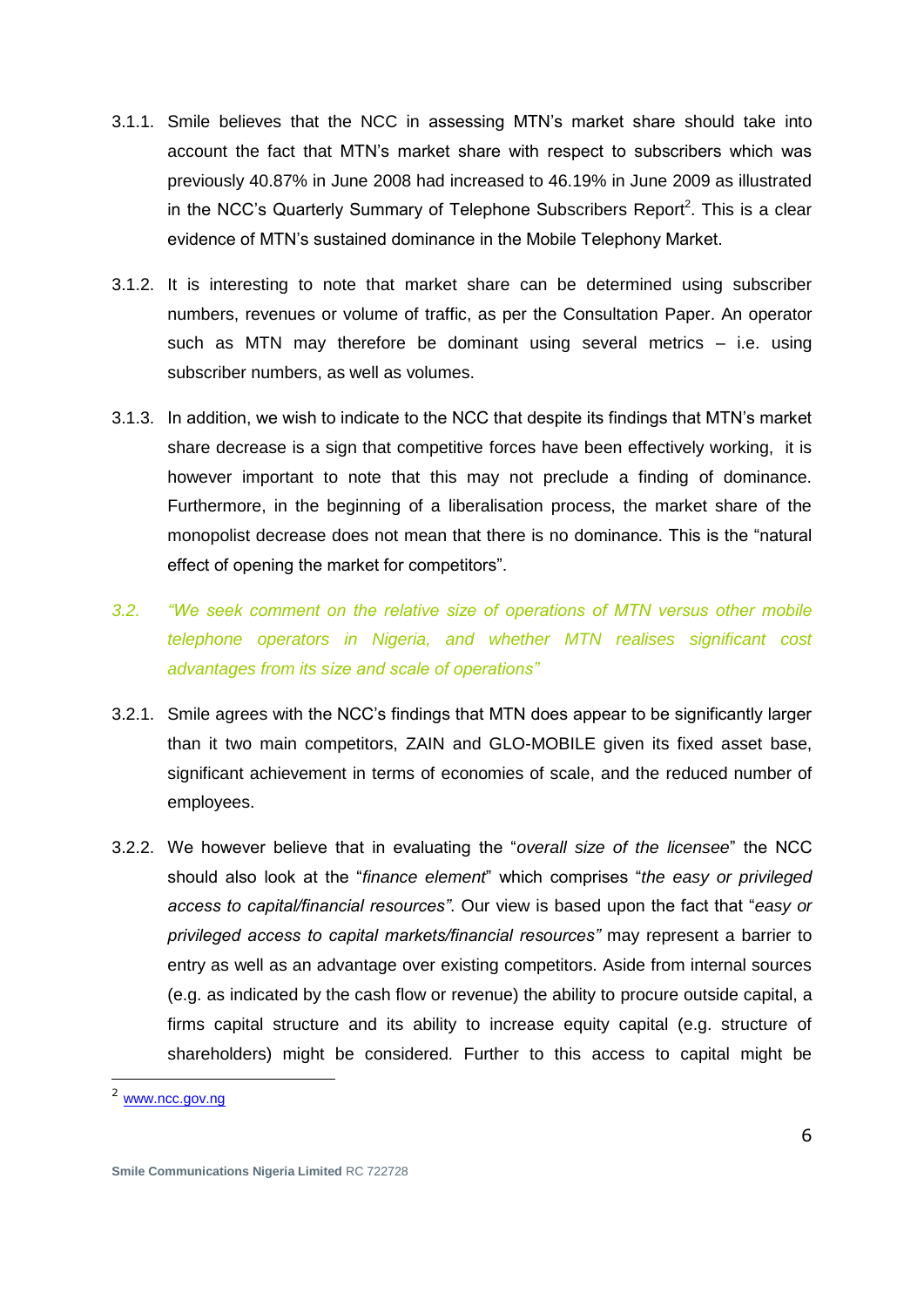influenced if a firm has links with other companies (e.g. affiliated companies belonging to the same group) that are favourable for its activities in the market in question. This is the case for MTN which is part of a significant pan-African group with 'deep pockets' that recognise the strategic and financial importance of a market such as Nigeria and are thus willing to provide access to capital to support its subsidiary in Nigeria.

- 3.2.3. We further suggest that the assessment of the "*overall size of the licensee*" should also consider the "*network effects*" which derives from the increase of the network size of a licensee. In the absence of interconnection, a large network enjoying a large consumer base is likely to benefit from this strategic asset in enhancing its dominant position.
- 3.2.4. An assessment of **"***the overall size of the licensee***"** must also take into account a "*highly developed distribution and sales network*". This is based upon the fact that well developed distribution and sales networks may be expensive or even not possible to replicate. This may represent a barrier to entry deterring new entrants, or could be an advantage over existing competitors<sup>3</sup>.
- 3.3. "*We seek comment on the extent of MTN's exclusive control over essential mobile network infrastructure, including cell towers, backbone network and other facilities that are required by competing operators. We particularly seek input on the degree to which MTN's control of such infrastructure may be demonstrated to have lessened to growth of competition, either through lack of access or excessive pricing for access. We also seek comments on other difficulties that competitors have encountered*".
- 3.3.1. Smile conceptually agrees with the view expressed by other operators that "they have encountered difficulties of one kind or another in obtaining adequate and timely interconnection with MTN, or shared access to needed facilities such as towers and backbone network transmission". MTN does not necessarily readily interconnect with newer entrants to the market, and collocation on towers for example requires reciprocity. It is not conceivable for all new entrants to the market to be in a position to reciprocate with tower collocation, and once again, this practice constitutes a barrier to entry for the newer operators.

<sup>&</sup>lt;sup>3</sup> Telecommunications Regulatory Authority of Sultanate of Oman, "Consultation Paper on Criteria for Determination of Dominance in a Market", 2009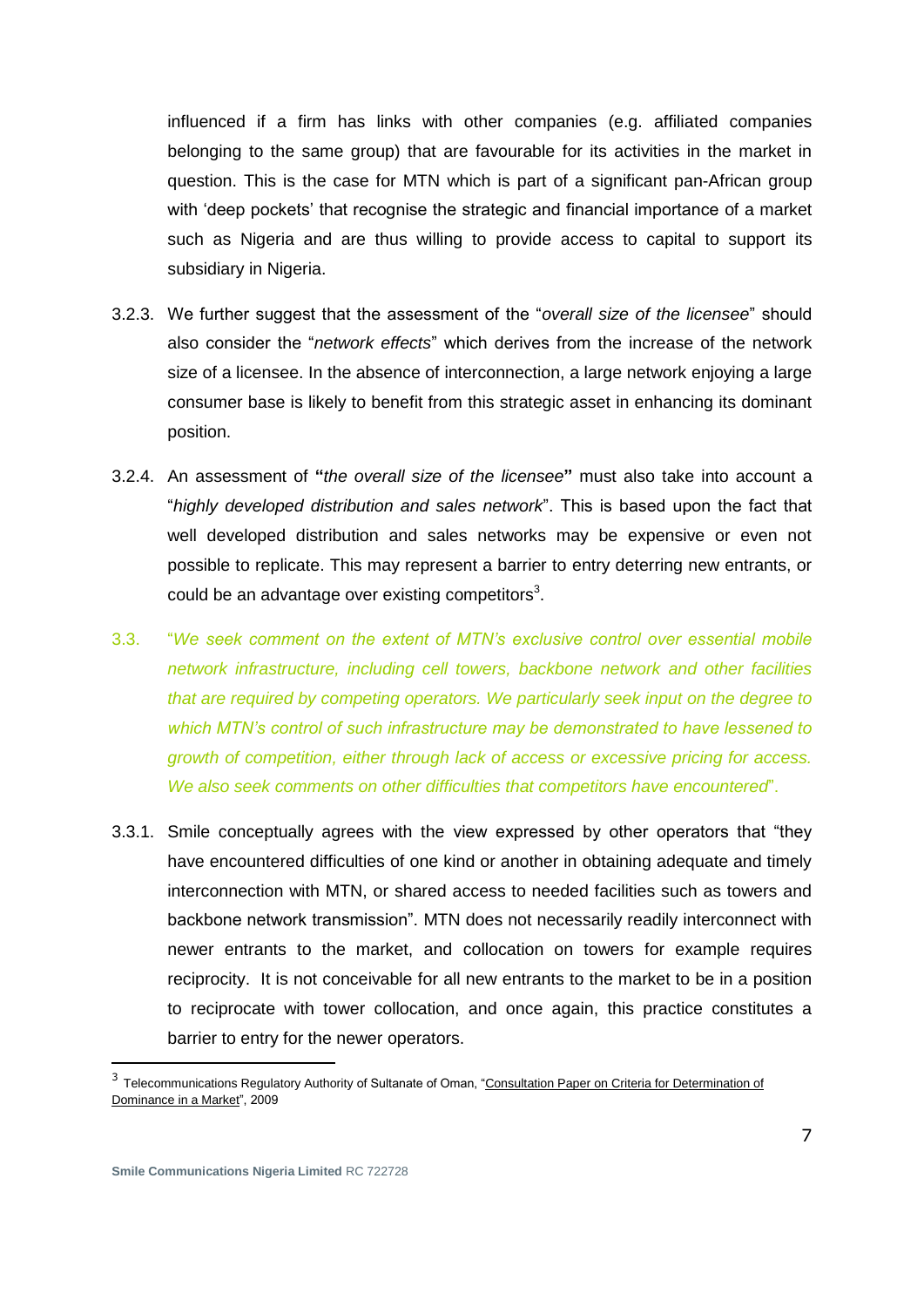- 3.3.2. Smile proposes that the problems of lack of access to interconnection and facilities, and high pricing of access and facilities that are a result of the insufficient competition in the relevant market should also be addressed by the NCC. This will result in open access to important facilities such as sites, towers, ducts and the like and access to interconnection. Such access will be provided on prices that are non-discriminatory, reasonable, and based on the actual costs incurred by the owner of the facility as set out in regulation  $7(6)$  of the Guidelines on Collocation and Infrastructure Sharing<sup>4</sup>.
- 3.3.3. As a new entrant in the sector, Smile believes that it is critical to have fair and robust competition in the mobile telephony market. Smile views the mobile interconnection rate and the rate for access to essential services and facilities as a key component in the provision of affordable communications service to the end-users in Nigeria and the achievement of universal service and access goals.
- 3.3.4. We believe that it is vital that the NCC addresses this issue based amongst others on regulation  $6(3)$  of the Interconnection Regulations<sup>5</sup> which empowers it to determine or set the interconnection charges applicable to mobile call termination as well as fixed call termination. We further believe that such intervention will create an enabling environment for new entrants like Smile and promote the interests of consumers by offering them variety of communications services at affordable prices.
- 3.3.5. Smile suggests that given the lack of competition in the mobile telephony market, the NCC in determining the rate for mobile call termination should make use of the benchmarking methodology given that undertaking full forward-looking cost modeling is challenging, expensive, and time-consuming, and often the detailed information required is not made available by operators. The use of the benchmarking method has proven its success in determining the level of interconnection rate in countries such as Namibia and Uganda where the regulators have significantly reduced interconnection rates, within a short period of time (approximately  $9 - 10$  months) by establishing a glide path over 3-4 years. In addition, the European Commission recently through recommendation suggested *the use of the benchmarking method for*

 $<sup>7</sup>$  Commission Guidelines on market analysis and the assessment of significant market power under the Community regulatory</sup> framework for electronic communication networks and services

 $<sup>7</sup>$  Commission Guidelines on market analysis and the assessment of significant market power under the Community regulatory</sup> framework for electronic communication networks and services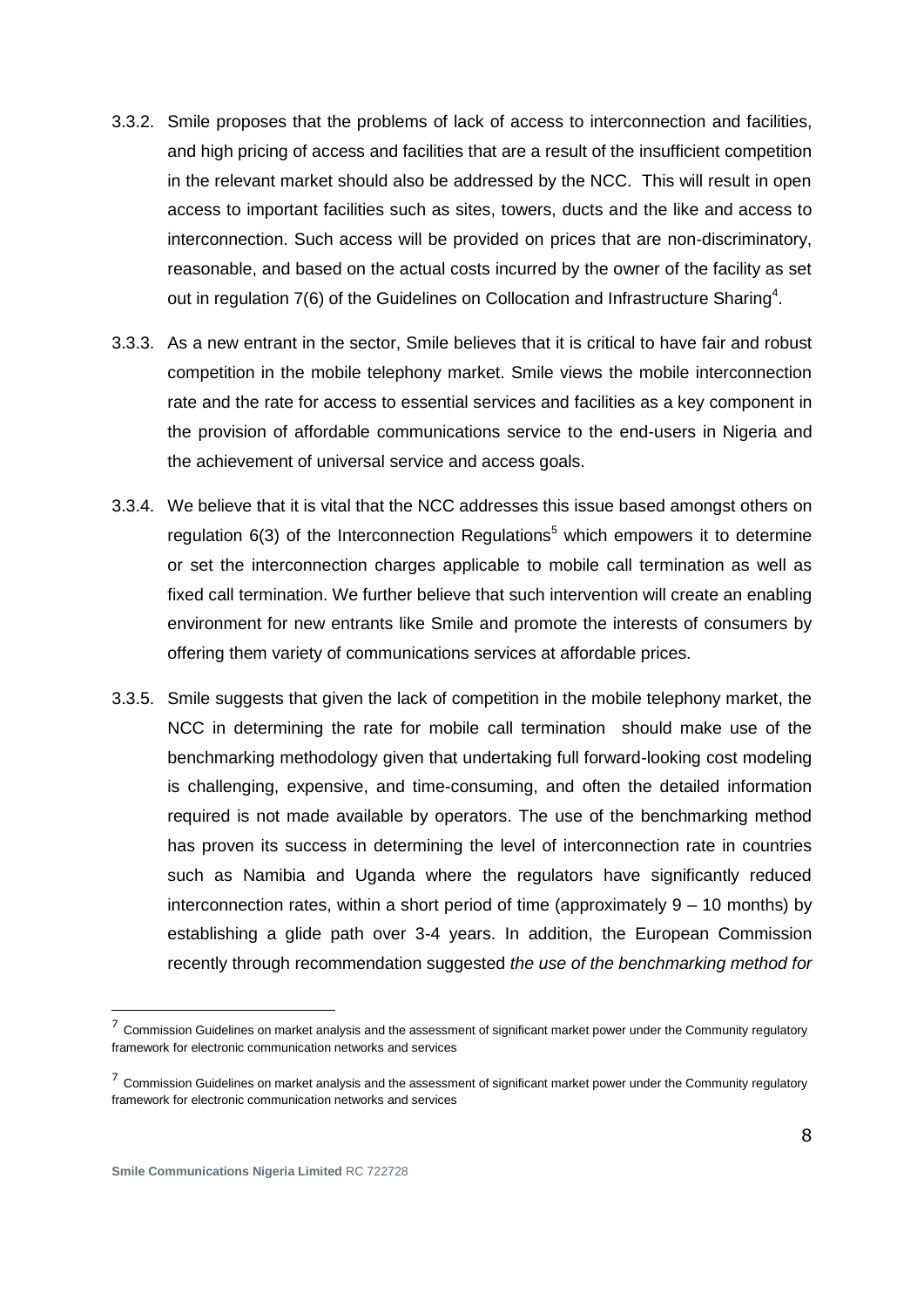*NRAs with limited resources and time where it is able to be demonstrated that outcomes consistent with those in a competitive market can be generated<sup>6</sup>* . We have provided examples of competitive interconnection rates in other African countries in Annexure 1 of this submission.

- 3.3.6. Mobile interconnection rates in particular prove to be a barrier to the provision of affordable communications services. Among developing countries, Nigeria has been at the forefront of establishing a converged licensed framework. Interconnection is a key element in introducing competition and reducing prices. Lower mobile interconnection rates will support other measures in place in Nigeria to bring affordable and accessible communications to end-users. Smile is of the view that the introduction of a glide path to regulate the decrease in mobile interconnection rate over the next 4 years would be in line with and further entrench the NCC"s position as a pioneer in the field of universal service and access in a developing country context.
- 3.3.7. Smile further believes that the NCC should also consider a review of the fixed interconnection rate as part of a separate process based on supporting data
- *3.4. "We seek any views as to whether the restrictions on market entry in the mobile sector favour MTN, and places it in a position of dominance in this market".*
- 3.4.1. Factors frequently considered in determining whether an operator is dominant include:
	- o Market Share;
	- **o** Barriers to Market Entry;
	- o Pricing Behaviour;
	- o Profitability;
	- o Vertical Integration
- *3.4.2.* Smile believes that the barriers to market entry in the mobile sector may be an element which affect the competitiveness of a market and assist to place MTN in a position of dominance. It is a well known fact that the extent to which established suppliers are constrained by the prospect of new market entry is a key factor in whether the established suppliers have market power or are dominant. Natural

 $<sup>7</sup>$  Commission Guidelines on market analysis and the assessment of significant market power under the Community regulatory</sup> framework for electronic communication networks and services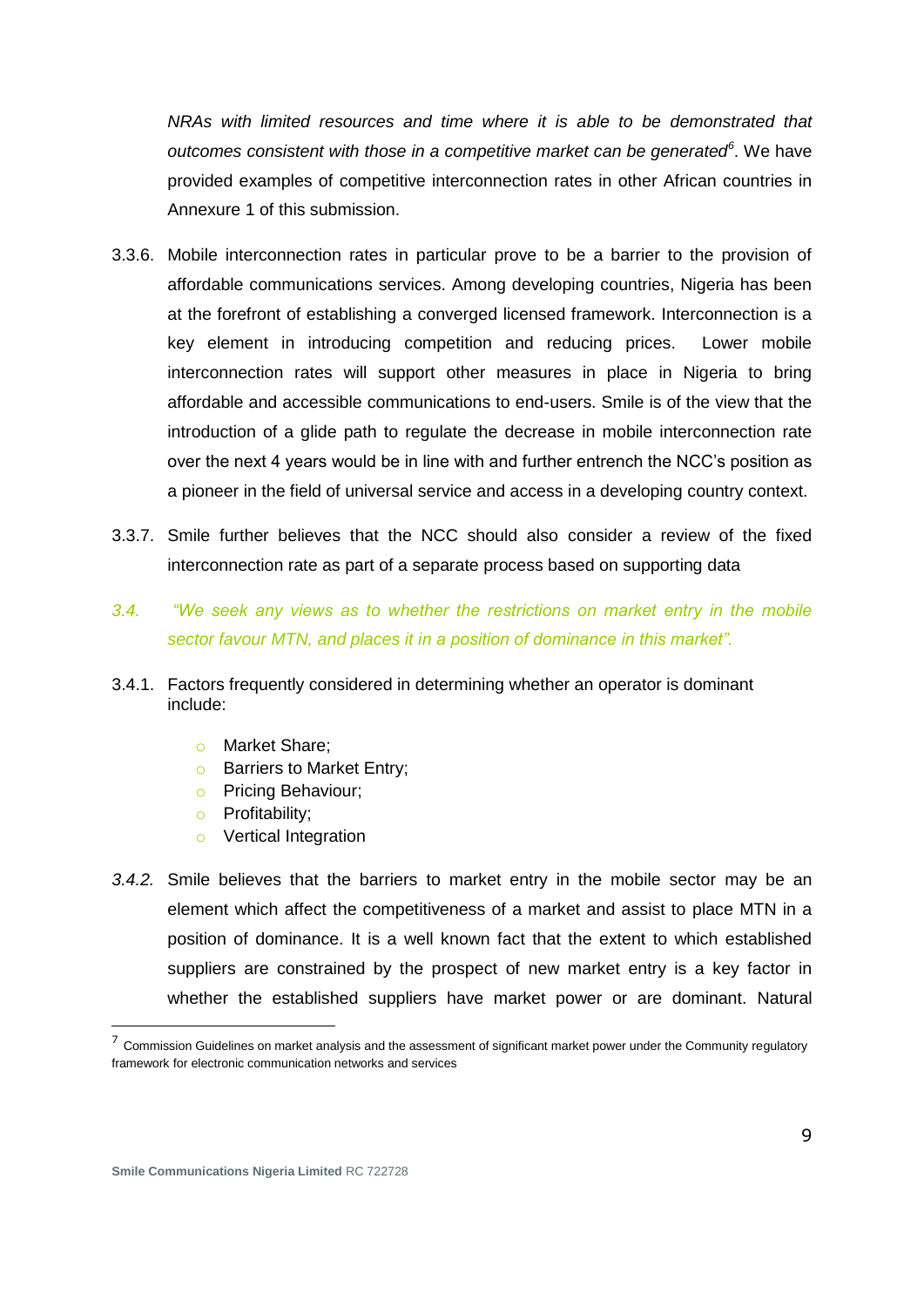barriers such as availability of scarce natural resources like spectrum in this market are important to note and clearly as one of a limited number of holders of GSM and 3G spectrum, MTN is in a position of privileged access to the market in question.

- 3.4.3. Further to this, we believe that the assessment of criteria such as market share, related size of the licensee, profitability, vertical integration and negotiating position of customer will enable the NCC to come to the conclusion that MTN is dominant in the Mobile Telephony Market.
- *3.5. "We seek comment on any other issues, including the relative size of MTN's revenues or earnings to the overall market, superior or unique access to financial resources, equipment or technology, which may indicate that MTN or another operator possibly has a dominant position in the mobile telephony market"*
- 3.5.1. We refer the NCC to our comments in point 3.2.2, 3.2.3, and 3.2.4 of this submission.
- 3.5.2. Additionally, vertical integration is a key factor to consider in assessing whether or not MTN is dominant, particularly in light of the broad mobile telephony services market definition. Vertical integration is relevant to an assessment of whether an operator that enjoys market power in one market is able to extend its power into upstream or downstream markets. Operators like MTN that are vertically integrated (e.g. that provide wholesale and retail services, as well as a broad cross section of voice and data services) can often use their market power in one sub-market to competitive advantage in another sub-markets. They may abuse their dominance, for example, by inflating prices (including interconnection prices) and using the surplus revenues to subsidise other services in an anti-competitive manner.
- *3.6. "We seek comments on this tentative conclusion that MTN does not currently hold a position of individual market dominance. Stakeholders wish to confirm or refute the NCC's preliminary determination on this issue, and to provide any supporting evidence or argument in their comments"*
- 3.6.1. Smile does not agree with the NCC"s findings that MTN is not dominant in the Mobile Telephony Market. Smile believes that if the NCC gives sufficient considerations to its comments regarding the criteria on market share, relative size of the licensee, vertical integration, negotiating position of the customers, and rate of technological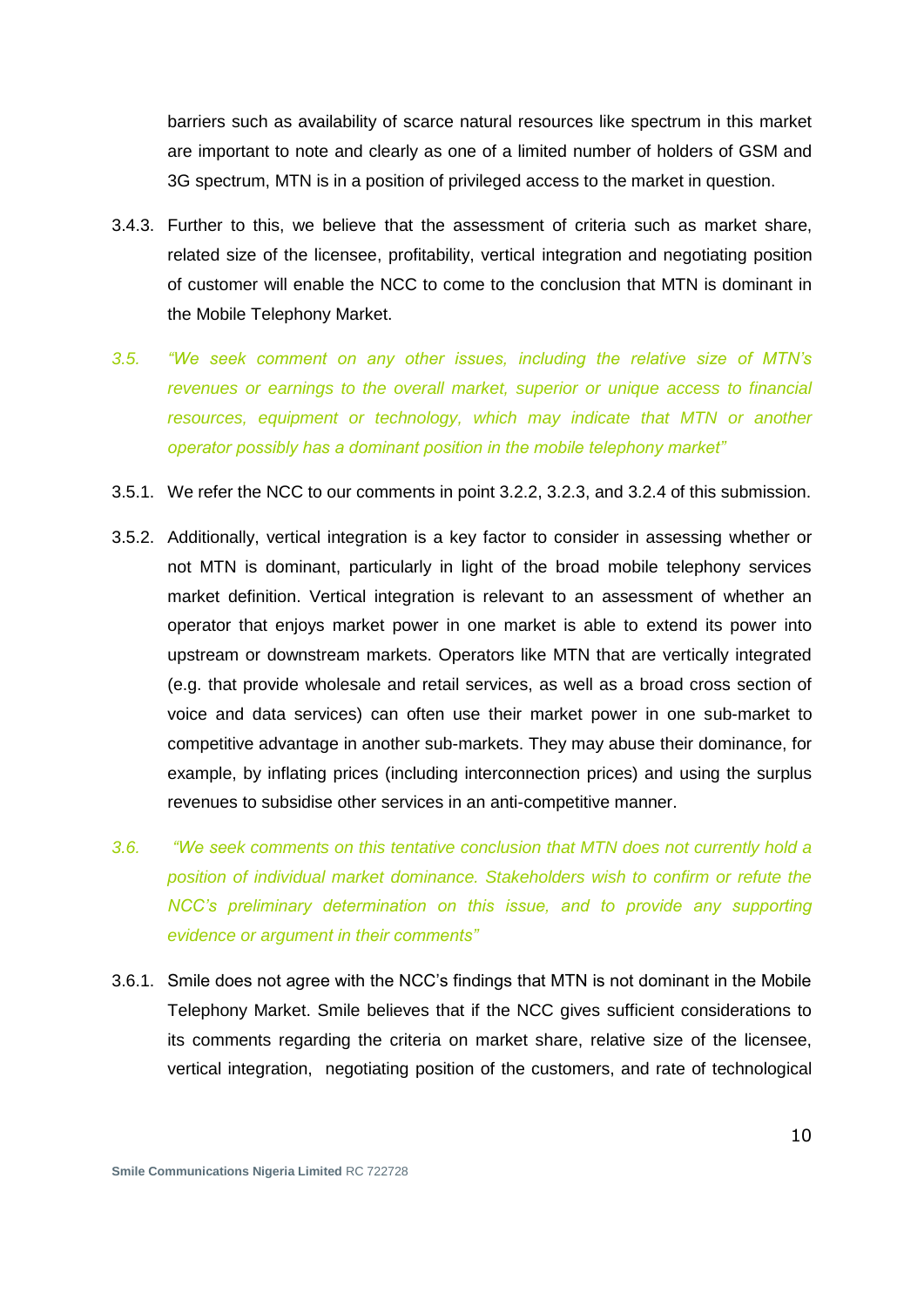change, it may come to the conclusion that MTN is a dominant operator in that market.

# 4. **Comments on section 5.3 of the Consultation Paper on Joint/Collective Dominance evaluation"**

- *4.1.* "*We seek comment on each of the above observations regarding the conditions in the Nigerian Mobile Market in relation to the prospects for tacit collusion and collective dominance. Commenters are encouraged to provide evidence and arguments supporting or refuting any of the analysis of these conditions, or presenting additional considerations that the NCC should take into account in assessing market conditions in this context"*
- 4.1.1. Smile fully agrees with the NCC"s observations regarding the conditions in the Nigerian Mobile Market in relation to the prospects for tacit collusion and collective dominance.
- 4.1.2. We however believe that the NCC should add other factors in its list of criteria as this will enable it to properly evaluate joint or collective dominance in the Mobile Telephony Market. We therefore suggest that the NCC complements its list of factors with that of the European Commission by adding the following: lack of transparency, stagnant or moderate growth on the demand side, low elasticity of demand, homogenous product, and absence of excess capacity, retaliatory mechanisms, and lack of competition, lack or reduced scope for price competition<sup>7</sup>.
- 4.2. "*We seek comment on this tentative conclusion about joint or collective dominance, based upon the evidence discussed above and any other factors and considerations that stakeholders may present to propose a more conclusive determination on this issue"*
- 4.2.1. We reiterate our comments in point 4.2.2 of this submission that if the NCC makes use of other factors like those from the European Commission it may come to the

 $<sup>7</sup>$  Commission Guidelines on market analysis and the assessment of significant market power under the Community regulatory</sup> framework for electronic communication networks and services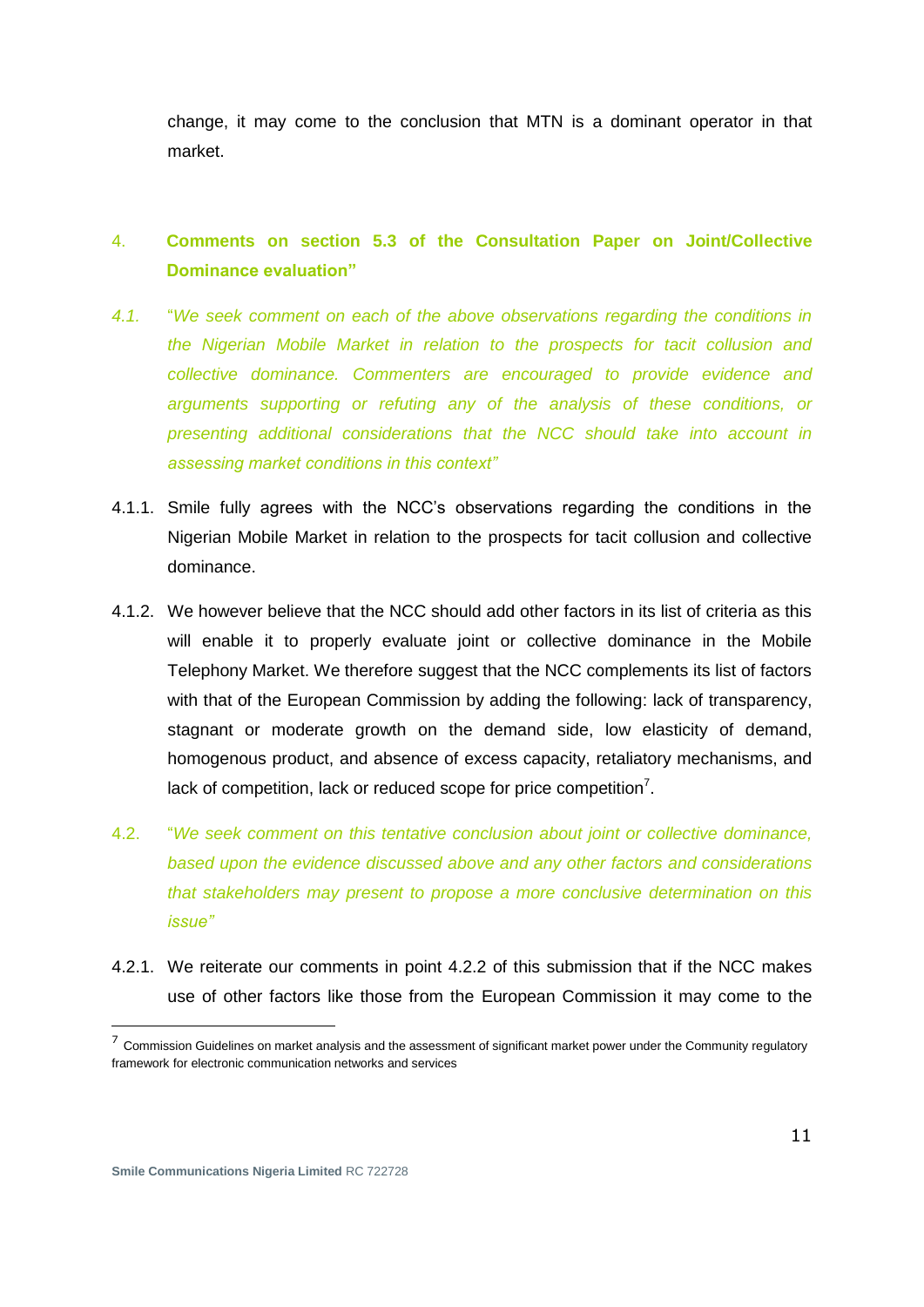conclusion that there is presence of collective or joint dominance in the Mobile Telephony Market.

# **5. Comments on section 6.2 of the Consultation Paper on Individual Dominance Evaluation in the International Internet Connectivity (IIC) Market**

- 5.1. "*We seek comment from ICT industry service providers and the general public on the extent to which NITEL is currently dominant in the IIC market and to the extent it is likely to be dominant in the near future (1-2 years). We also seek comment on any abuse of dominance or substantial lessening of competition in this market, both currently, and in the near future."*
- 5.1.1. In assessing whether or not NITEL"s market share gives it a position of dominance in the IIC market, we strongly suggest that the NCC should focus more on the outgoing bandwidth revenues i.e. what carrier spends on a monthly/year basis as a result of using the SAT3/WASC submarine cable.
- 5.1.2. We further believe that the landing of GLO-1 submarine cable may not necessarily lead to a decrease in NITEL's market share in the next 2 years given that some operators are locked into long term agreements with NITEL and have made considerable investment in equipment necessary for services which do not allow them to switch quickly to another service provider. In addition, the liberalisation of the IIC market does not mean automatically that a dramatic change will occur in the market structure as competitors have to convince their consumers about their value propositions.
- 5.2. "*We seek comment on whether NITEL's related size in the IIC market indicates market dominance, and the extent to which current and prospective near term entry of new cables to serve the IIC market will reduce any such dominance. We also seek comment on any concerns that the relative size of some new entrants, such as GLOBACOM and the GLO-1 and MTN and the WACS, could lead to an abuse of dominance or lessening of future competition in the IIC market."*
- 5.2.1. Smile fully supports the NCC"s view that NITEL"s current presence in the IIC market has been significant, compared to other operators due largely to the fact that it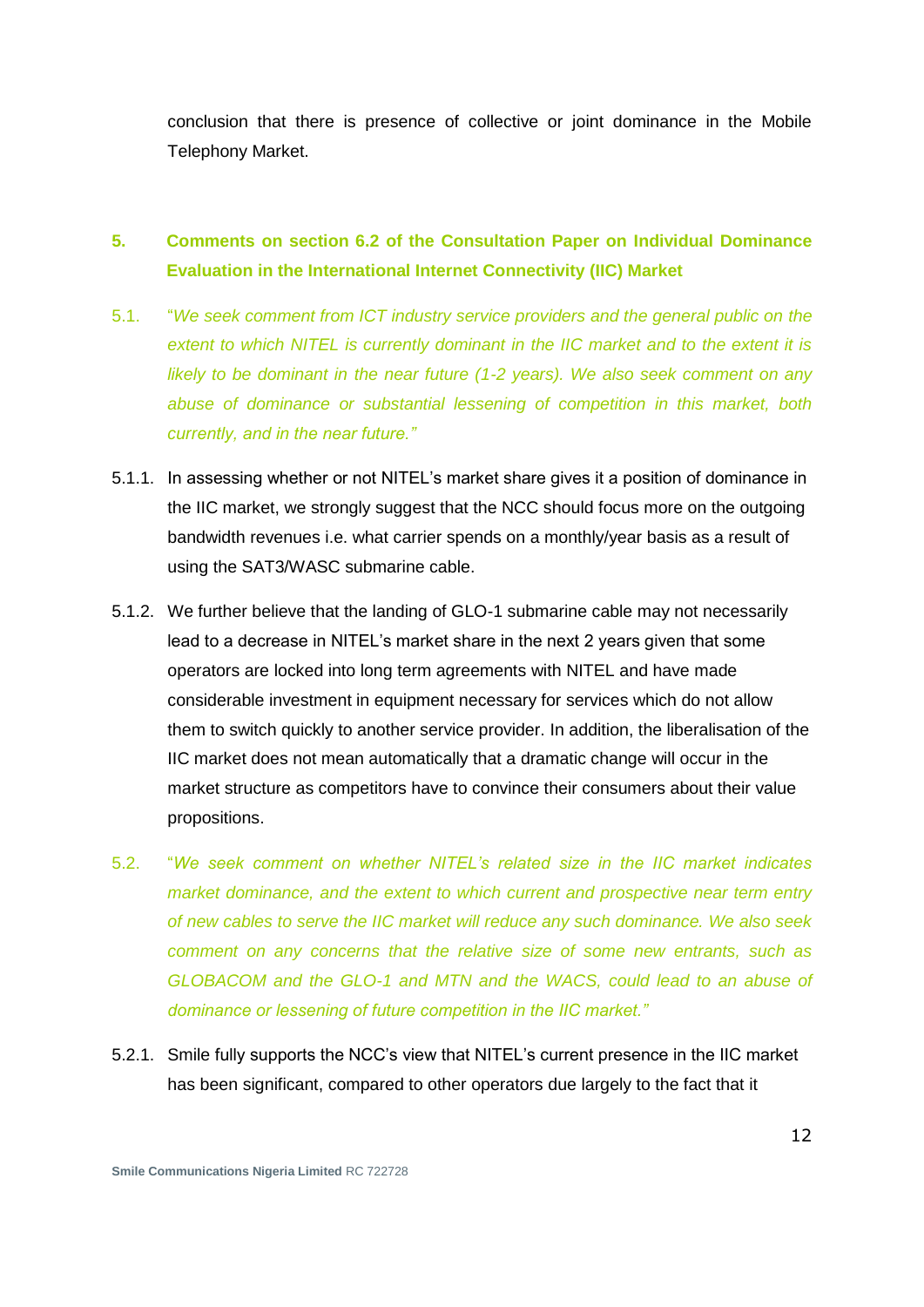retains sizable related business units, especially the SAT3 and MTEL (with 1.2 million mobile subscribers).

- 5.2.2. However, we do not agree with the NCC"s view that the launching of GLO-1 will necessarily mean that it will take a significant market share from NITEL in the Nigerian IIC market. We refer the NCC to our comments in point 5.1.2 of this submission.
- 5.2.3. Smile believes that the introduction of GLO-1 in the market will not automatically lead to a slash of 90% of the IIC prices given that the NCC"s evaluation of the Mobile Telephone Services Market has shown that despite the presence of five mobile operators, the price of communications services has increased slightly in the market.
- 5.2.4. We further believe that in the case where GLOBACOM or MTN acquire NITEL, the terms of any acquisition should obviously include consideration of the impact of IIC market dominance and other competition policy considerations.
- 5.2.5. Smile further proposes that in evaluating NITEL"s dominance based on its overall size, the NCC must also consider factors such as "*high developed distribution and sales network*" as well as "*easy or privileged access to capital markets/ financial resources*".
- 5.2.6. Our view is based upon the fact that NITEL"s monopoly in the IIC market may have helped it to develop its own distribution and sales networks which may be expensive or difficult to replicate by its competitors. This may represent a barrier to entry as well as an advantage over existing competitors.
- 5.2.7. We are also of the view that NITEL may have "*easy or privileged access to capital markets/ financial resources"* considering that it is a state entity. In this regard, we suggest that the NCC"s assesses carefully NITEL"s ability to procure outside capital and to increase equity capital in light of its previous acquisition by TRANSCORP and its future privatisation.
- 5.3. *"We seek comment on the extent to which control of network facilities and other infrastructure may lessen competition of access to IIC. We also invite comment on the extent to which such control will be reduced in the next two years. In addition, we seek comments on regulatory practices that may be adopted to ensure access to IIC*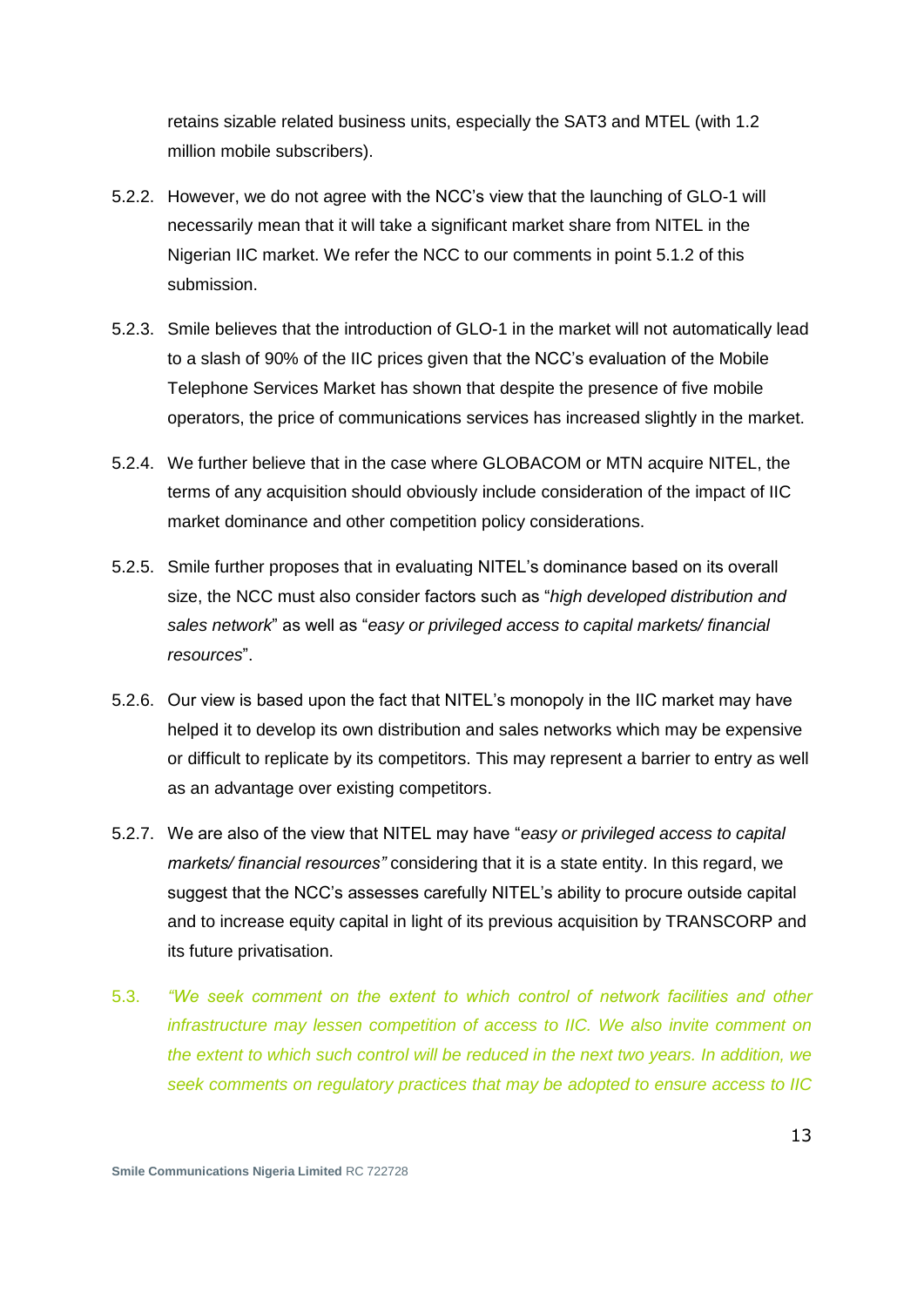*and on improvements to the current model for collocation of IIC related equipment and facilities"*

- 5.3.1. Smile is of the view that NITEL"s control over SAT3/WASC had undoubtedly placed it in a dominant position in the past as other operators did not have the choice to select another backbone provider who will offer them IIC services.
- 5.3.2. We believe that the licensing of GLO-1 and other IIC backbone providers (Main One, WACS, and ACE) will bring much choice to end-users as they can now select other backbone providers who can provide them with IIC services.
- 5.3.3. However, Smile is of view that given the critical role of the submarine cable in the provision of IIC services and the necessity for new entrants to have access to such infrastructure, it is important that it is provided on a mandatory basis, nondiscrimination and based on actual costs incurred by the owner of the submarine cable. This will enable new entrants to provide quality and innovative communications services at affordable price to their customers.
- 5.4. *"We seek comment on the extent to which the ICT licensees and operators in Nigeria have been affected by lack of negotiating options in the past and present. We also seek comments on how the new market conditions will impact on the buying power or negotiating conditions of customers".*
- 5.4.1. Smile believes that the lack of negotiating options has affected licensees in the past and present as they did not have the choice to select another backbone provider and were subject to NITEL"s excessive price in the IIC market.
- 5.4.2. However, we believe that the new market conditions in the IIC market may not lead directly to customers switching immediately from NITEL to other backbone providers. We refer the NCC to our comments in point 5.1.2 of this submission.

#### 5.5. *"We seek comments on the prospects that new IIC market entry will reduce any potential dominance or abuse of dominance in the IIC market."*

5.5.1. Smile believes that new IIC market entry will reduce any potential dominance or abuse of dominance if access to submarine cable is provided on mandatory basis, in line with open access principles. Access must be reasonable and based on actual costs incurred by the owner of that infrastructure.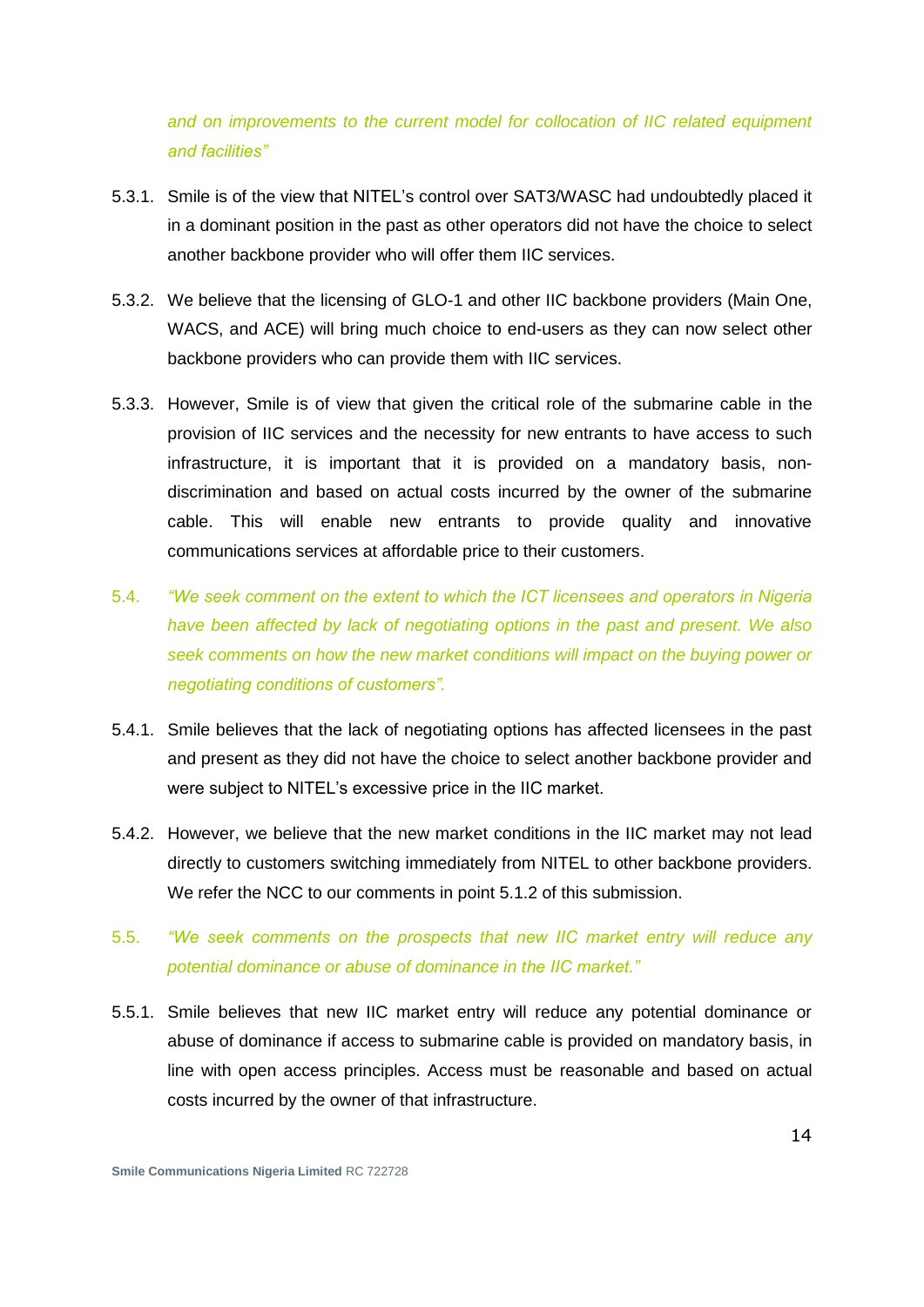- 5.6. *We seek comments on the issues related to technology change and other market changes and related effects that may increase competition and/or lessen competition in the IIC market."*
- 5.6.1. Smile is of the view that the technological changes and capacity increases that may be available in the new submarine cables must enable operators to have access to sufficient bandwidth in order to provide quality and innovative communications services to their end-users.

#### **6. Conclusion**

6.1. Smile is thankful to the NCC for affording it the opportunity to submit its written comments on the Consultation Paper on Dominance in Selected Communications Markets. We are available to discuss the content of our submission with the NCC at any time.